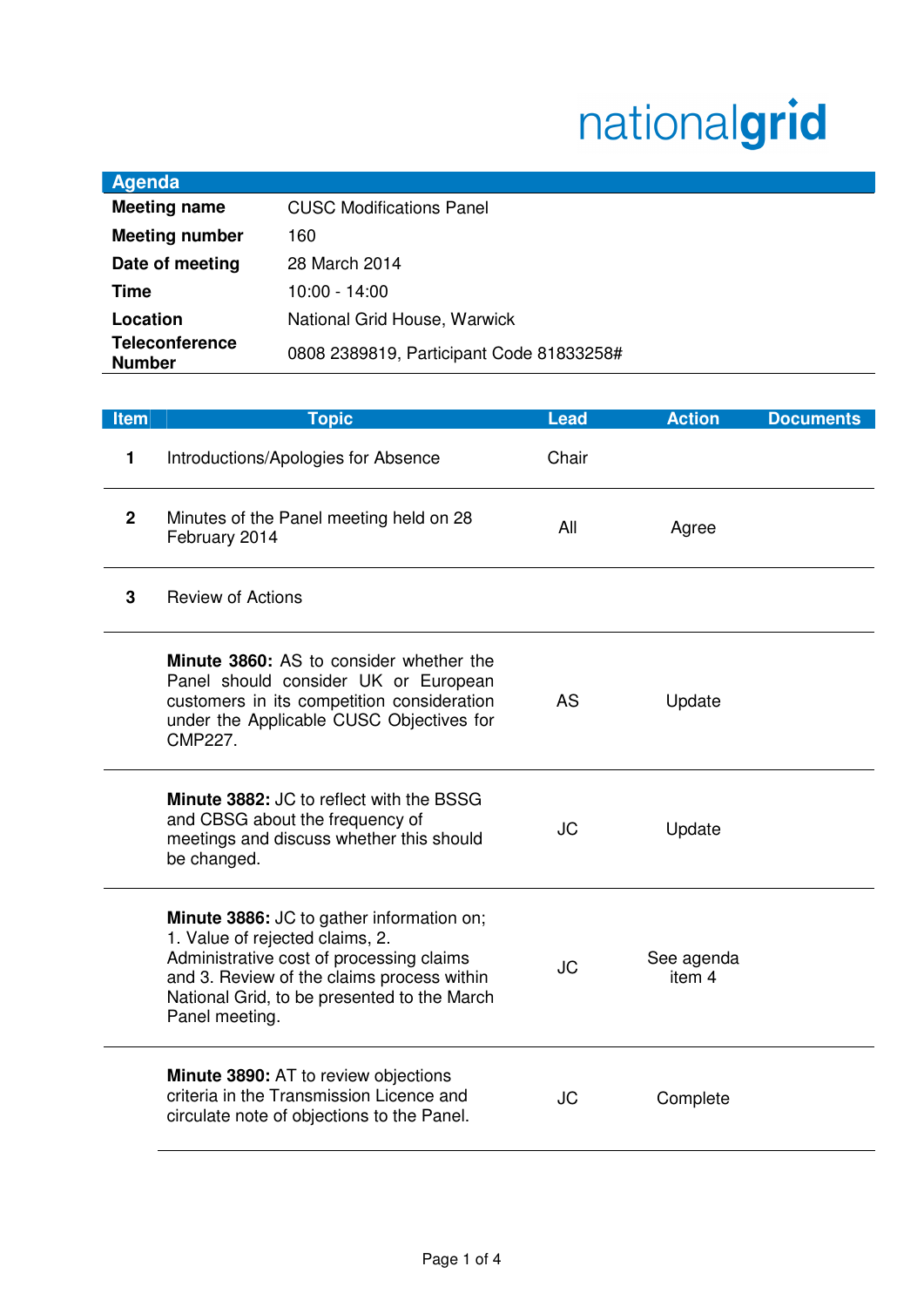| Item | <b>Topic</b>                                                                                                                                                   | <b>Lead</b> | <b>Action</b> | <b>Documents</b>                |
|------|----------------------------------------------------------------------------------------------------------------------------------------------------------------|-------------|---------------|---------------------------------|
|      | Minute 3893: AS to check whether two<br>representatives would be needed at the<br><b>CUSC Panel for Citizens Advice and</b><br><b>Citizens Advice Scotland</b> | AS          | Update        |                                 |
| 4    | CMP212 ' Setting limits for claims:<br>submission, validation, and minimum<br>financial threshold values in relation to<br>Relevant Interruptions              | JT          | Presentation  |                                 |
| 5    | <b>New CUSC Modification Proposals</b>                                                                                                                         |             |               |                                 |
|      | None                                                                                                                                                           |             |               |                                 |
| 6    | <b>Workgroups/Standing Groups</b>                                                                                                                              |             |               |                                 |
|      | <b>CMP222 'User Commitment for</b><br><b>Non-Generation Users'.</b>                                                                                            | <b>PH</b>   | Agree         | Workgroup<br>Report<br>attached |
|      | <b>CMP223 'Arrangements for</b><br><b>Relevant Distributed Generators</b><br>under the Enduring Generation<br><b>User Commitment'.</b>                         | <b>PH</b>   | Update        |                                 |
|      | <b>CMP225 'Consequential changes</b><br>following implementation of the<br><b>Third Package and other</b><br>miscellaneous changes'.                           | ER          | Agree         | Workgroup<br>Report<br>attached |
|      | <b>CMP227 'Reduce the G:D split of</b><br><b>TNUoS charges, for example to</b><br>15:85'.                                                                      | AT          | Update        |                                 |
|      | Governance Standing Group                                                                                                                                      | GG          | Update        |                                 |
|      | Joint European Standing Group                                                                                                                                  | GG          | Update        |                                 |
|      | European Code Coordination<br><b>Application Forum</b>                                                                                                         | GG          | Update        |                                 |
|      |                                                                                                                                                                |             |               |                                 |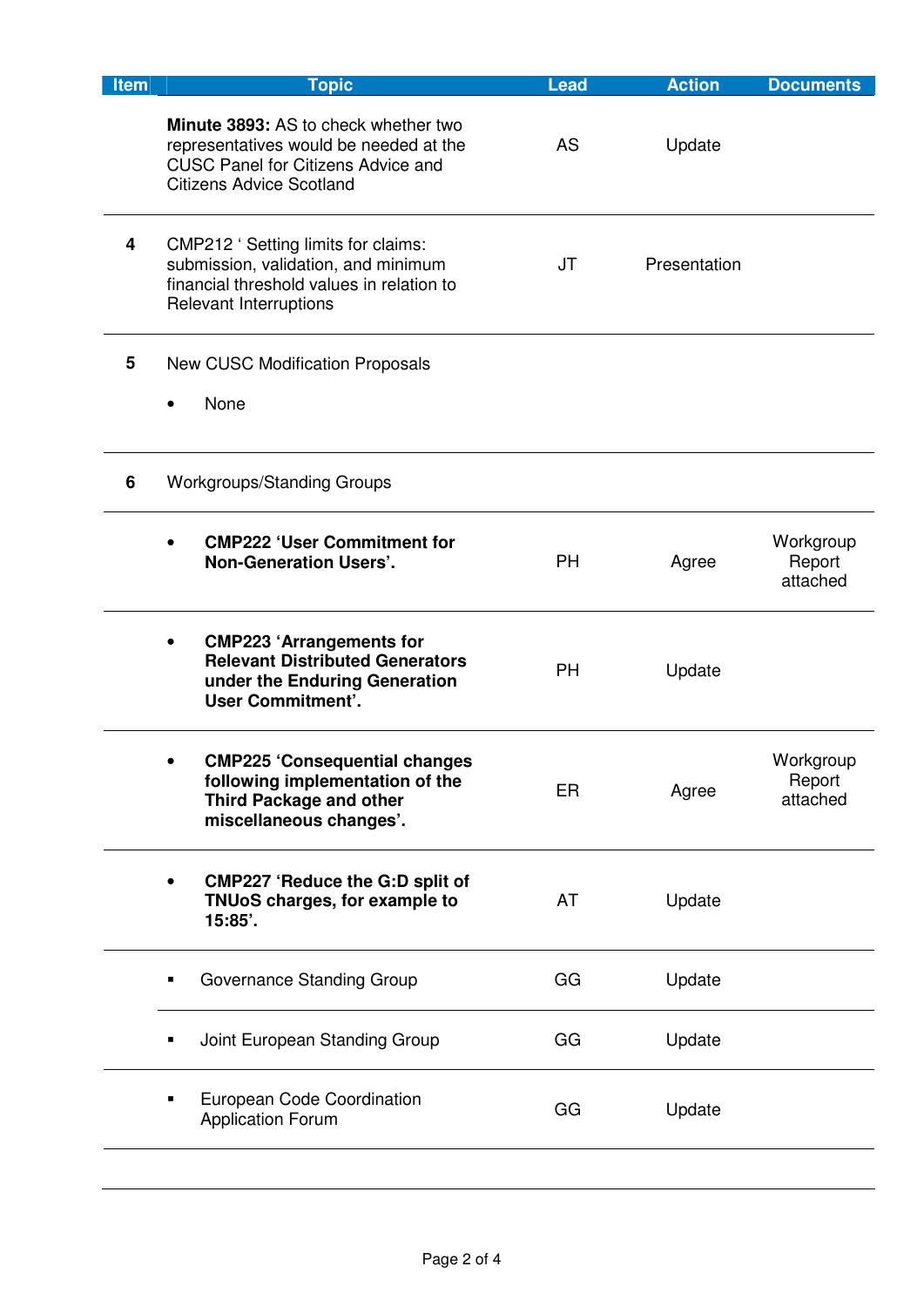| Item | <b>Topic</b>                                                              | <b>Lead</b> | <b>Action</b> | <b>Documents</b>                  |
|------|---------------------------------------------------------------------------|-------------|---------------|-----------------------------------|
|      | <b>Transmission Charging Methodologies</b><br>$\blacksquare$<br>Forum     | <b>PH</b>   | Update        |                                   |
|      | <b>Commercial Balancing Services Group</b>                                | <b>JC</b>   | Update        |                                   |
|      | <b>Balancing Services Standing Group</b>                                  | JC          | Update        |                                   |
| 7    | European Code Development                                                 | AS          | Update        | <b>ENC</b><br>Summary<br>attached |
| 8    | <b>CUSC Modifications Panel</b><br><b>Recommendation Vote</b><br>None     |             |               |                                   |
|      |                                                                           |             |               |                                   |
| 9    | Authority Decisions as of 20 March 2014                                   |             |               |                                   |
|      | Delayed CMP213 decision                                                   | AS          | Update        |                                   |
| 10   | Update on Industry Codes/General<br>Industry Updates relevant to the CUSC | All         | Update        |                                   |
| 11   | <b>AOB</b>                                                                | All         |               |                                   |
|      | Self-Governance process                                                   | МT          | Update        |                                   |
| 12   | Next Meeting - 25 April 2014 National Grid<br>House, Warwick              |             |               |                                   |